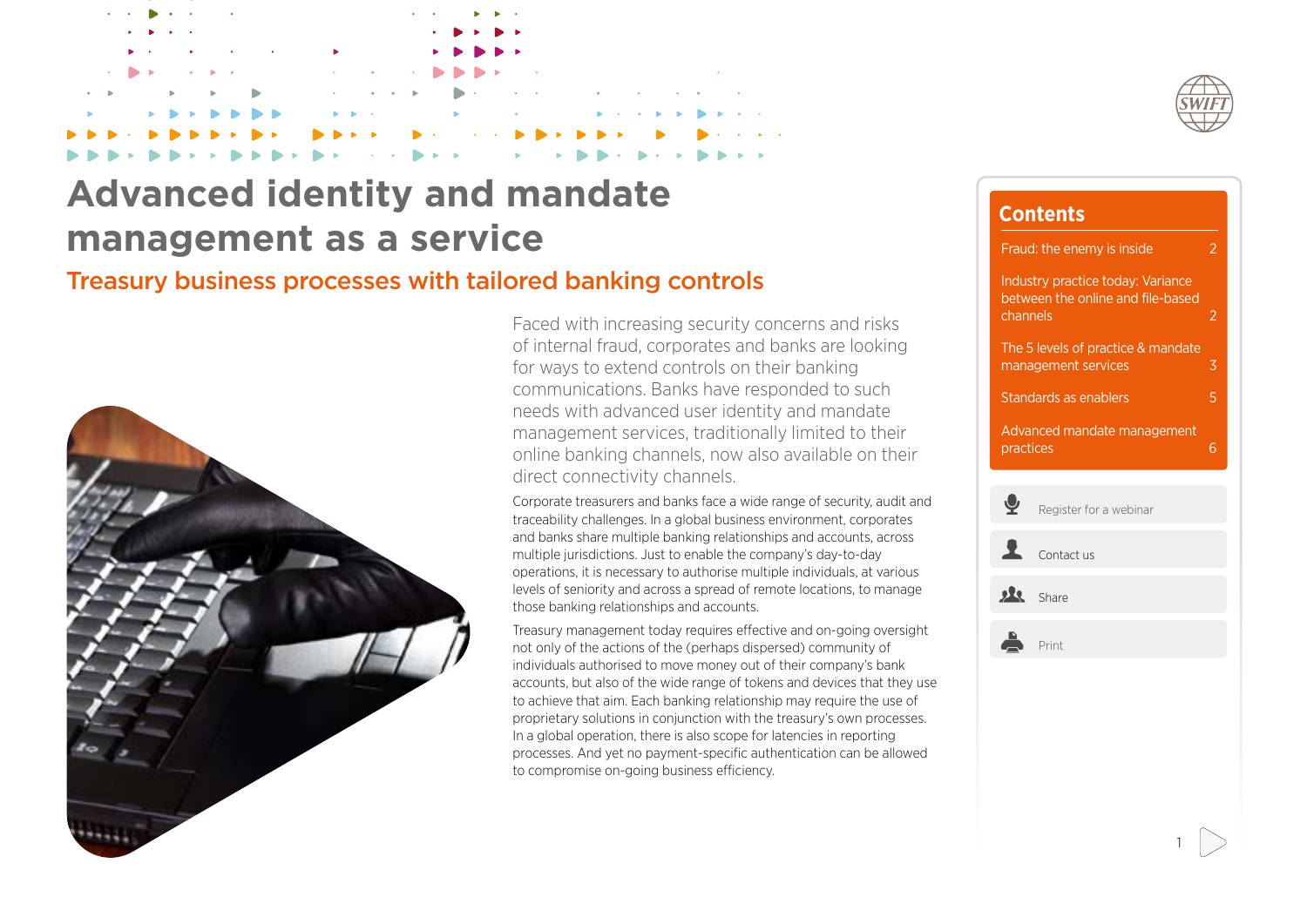<span id="page-1-0"></span>

There is a further complicating factor. By definition, the authorisation process delegates the discretion to transact, in real time, in accordance with the company's operational needs. Reporting requirements must be rigorous, and compliant across jurisdictions, but they must also enable individuals to act with an appropriate degree of autonomy. If an authorisation process fails, control of company assets may fall into the hands of criminals. Treasuries and banks share responsibility for managing and protecting corporate liquidity in equal measure. Both are responding to the challenge.

### Fraud: the enemy is inside

Unfortunately, there is plenty of evidence that authorisation processes do fail. According to a study by Kroll Business Services, around 60% of fraud is committed by trusted, authorised employees who can escape detection for years. Indeed, such criminals are typically caught only by accident, rather than by the belated operation of an oversight system. Nor is the scale of fraud proportionate to the seniority of the individual committing it. An employee responsible for processing cabin crew allowances at Singapore Airlines was found to have transferred \$35 million to his own bank accounts over thirteen years before being caught by chance.

Commenting on that case, the Commercial Affairs Department (CAD) of the Singapore Government described it as "a typical corporate fraud". It was typical, the CAD explained, in that it involved "a trusted, long-serving employee; superiors who failed to carry out proper checks; loop-holes in the system; and accidental discovery". If that is typical, corporates may be in trouble without knowing it. Another notable feature of the Singapore Airlines fraud was that the perpetrator had been a trusted employee of the airline for 12 years before he made his first fraudulent transfer.

### Industry practice today: Variance between the online and file-based channels

Corporates and their banks have worked together for a long time to achieve effective controls over their banking communications, both to provide effective liquidity management and to detect and eradicate fraud. Technology has always been important, with internet-based tools taking increasing prominence. Banks now offer sophisticated identity- and mandate-management services, although historically these have tended to be developed to support the evolution of their online banking channels.



 $\triangle$  Banking channels – industry practices

As a result, today there can be significant variance in the implementation of individual approvals for online banking provision, and for direct file-based channels whether these are on SWIFTNet using local networks and domestic protocols or via proprietary hostto-host services offered by banks.

# **Contents** Fraud: the enemy is inside 2 Industry practice today: Variance between the online and file-based channels 2 [The 5 levels of practice & mandate](#page-2-0)  [management services](#page-2-0) 3 [Standards as enablers](#page-4-0) **5** [Advanced mandate management](#page-5-0)  [practices](#page-5-0) 6 [Register for a webinar](mailto:swiftforcorporates@swift.com?subject=mandate_management_webinar_registration) [Contact us](mailto:swiftforcorporates@swift.com?subject=mandate_management_know_more) share Å Print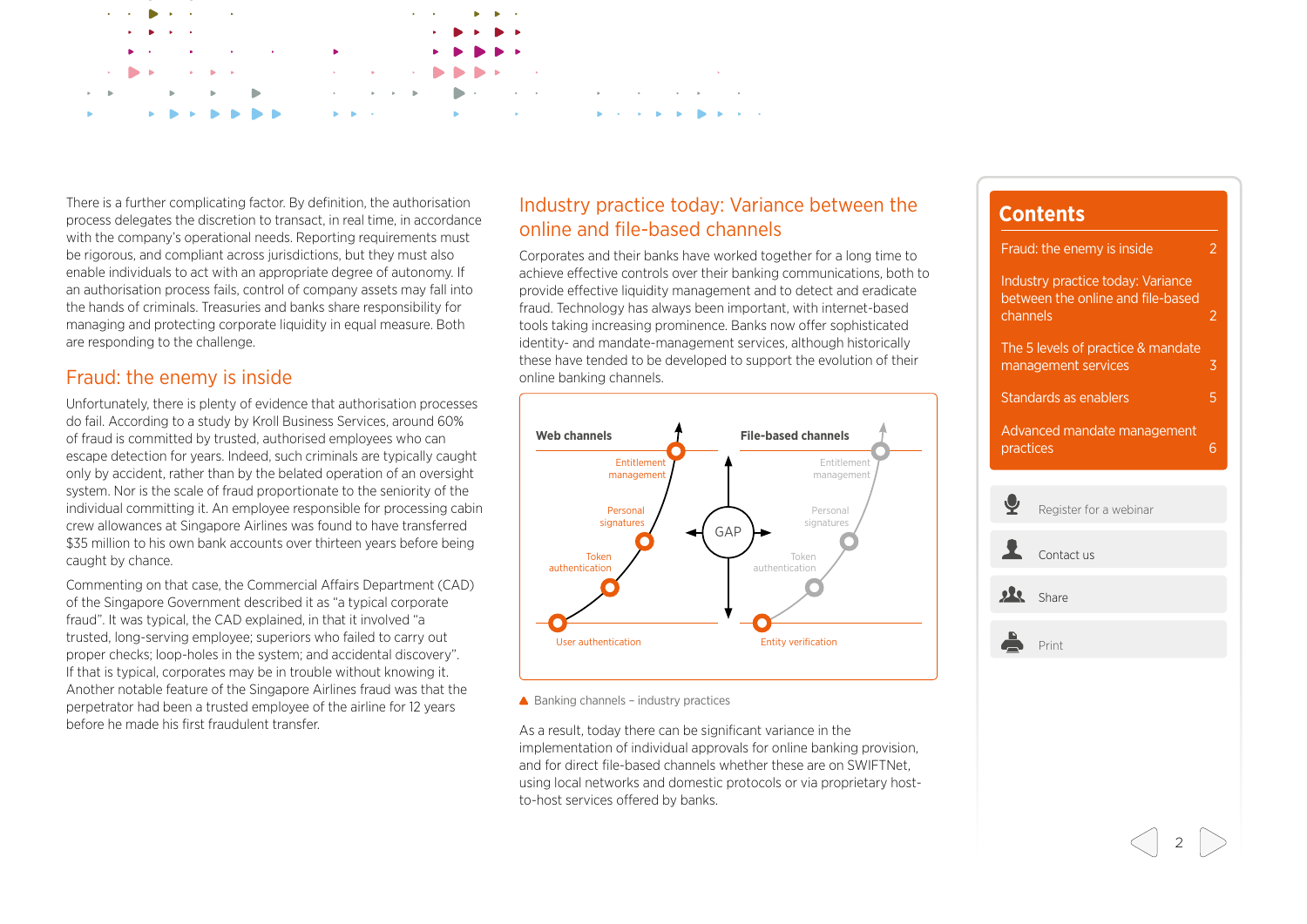<span id="page-2-0"></span>

It is becoming more and more standard practice to use two-factor authentication for online banking communication, using a password and a physical device. In some markets, this is or is becoming mandatory. In January 2013, for instance, the ECB (European Central Bank) issued a report recommending a robust set of guidelines in the fight against payment fraud. The report highlights the importance of clear operational traceability: "Payment Service Providers (PSPs) with no or only weak authentication procedures cannot, in the event of a disputed transaction, provide proof that the customer has authorised the transaction. PSPs should implement effective processes for authorising transactions, as well as for monitoring transactions and systems in order to identify abnormal customer payment patterns and prevent fraud."

At the corporate end of an online communication channel, the physical device – the token – will typically be used for authentication of the authorised individual, and then to attach a signature to the transaction or payment event.

There may be multiple individuals at the corporate, each of whom has a different entitlement to instruct the bank and a different payment limit. At the bank end, the receiving bank will have in place a reference set of user profiles, linked to both user and token, which detail the entitlements and limits on what each user (with token) may do.

By contrast, where a corporate uses a file-based channel, industry practice so far has typically been to apply a single authentication stage. The file may be sent via a very secure channel, such as SWIFTNet, but the receiving bank will then only authenticate that the file does genuinely come from the corporate entity.

This is changing. Banks are extending their offering to a scale of four, and working towards five, levels of practice and mandate-management services for file-based channels:

## The 5 levels of practice & mandate management services



▲ The 5 levels of practice & mandate management services

#### **Practice level 1**

#### **Using a corporate entity seal**

The first stage is the authorisation and authentication of the corporate entity using a corporate identity seal; the bank will verify that the file indeed comes from the corporate entity, but will process the instructions without further validation.

#### **Practice level 2**

#### **Use of personal signatures to approve on behalf of the corporate**

Secondly, there is the addition of physical tokens whereby individuals will add an electronic signature to the file sent to the bank. Individual

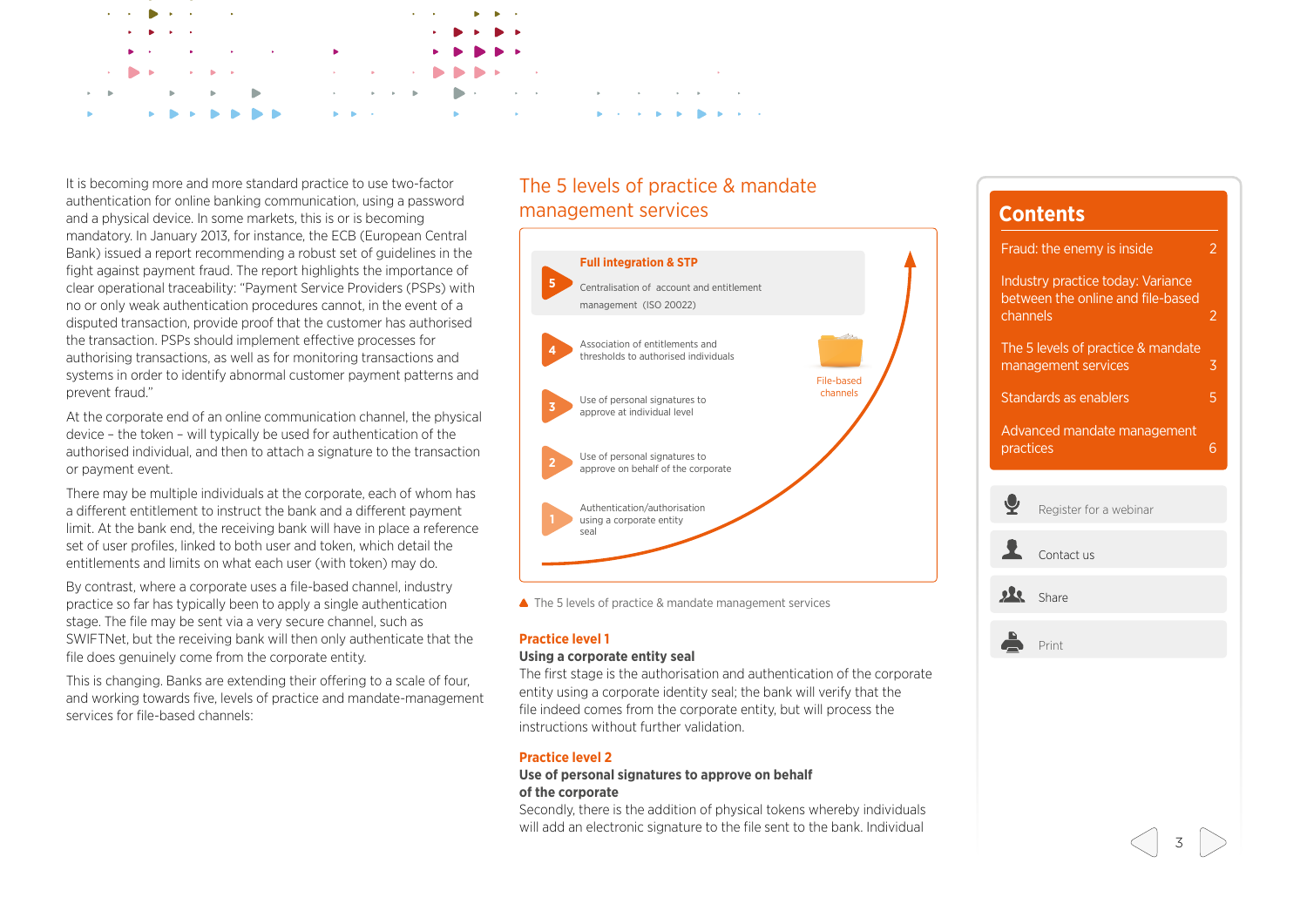

staff will be in charge of signing the files with a token but this signature is on behalf and at the level of the corporate entity; at processing time the bank will only verify that the instructions were sent with a valid token assigned to the corporate customer but will not associate the token with personal signing authorities.

#### **Practice level 3**

#### **Use of personal signatures to approve at individual level**

The third level enables the bank to authenticate not only the corporate entity but also, separately, the individual by reference to a database of corporate signatories; signatories within the corporate use personal tokens associated with them for signing and approving transactions.

#### **Practice level 4**

#### **Control of individuals' entitlements and thresholds**

At the fourth level, banks offer mandate management services via the association of entitlements and thresholds with authorised individuals. Banks will authenticate the user identity and their profile before processing any transaction.

Banks may also offer services outside the file channel to provide an additional approval step prior to executing the received instructions. In such an implementation the file is sent over a secured file channel from the corporate entity to the bank. Before processing, the bank will wait until an authorised corporate signatory approves the instructions, typically using the banks web portal. The bank account management is currently performed in either of two ways. In the manual world, an amendment will be made to the annex of the electronic banking contract containing the list of authorised signatories and signing powers. But increasingly, electronic tools are being made available by banks to enable corporate users to self-maintain their signatories and entitlements. Such tools open the need for a fifth level whereby corporates can harmonise the administration of signatories and account management.

### **Practice level 5**

#### **Centralisation of account and entitlement management**

The fifth level features the centralisation of account and entitlement management via ISO 20022. This fully integrated STP level enables corporates to use the same approval system with all their banking

partners. Corporates can use electronic bank account management (eBAM) tools over SWIFTNet to manage signatories. Here, the solution moves from being proprietary bank-specific to being a multi-bank process.



▲ Centralisation of account and entitlement management (ISO 20022)

Banks are increasingly making available these further levels of authentication for file-based communication in response to corporate demand. For the bank it is also important to have in place effective procedures to ensure traceability and guarantee that only individuals entitled to do so have approved the banking instructions. Moreover, such capabilities are becoming a source of competitive advantage and revenue generation for banks. "We wanted our banks to be able to identify who's signing the file," says John Colleemallay, senior director – group treasury & financing, Dassault Systèmes. Provision is also increasingly delivering entitlement management linked to file signature. "For us, it is very important to do the right profiling of authorised persons within the corporates," says Carmela Gomez, head of global transaction product, BBVA.

File-based channels are coming into alignment with online banking provision in terms of security. Individuals and their authorisation

## **Contents** [Fraud: the enemy is inside](#page-1-0) 2 [Industry practice today: Variance](#page-1-0)  [between the online and file-based](#page-1-0)  [channels](#page-1-0) 2

[The 5 levels of practice & mandate](#page-2-0)  [management services](#page-2-0) 3 [Standards as enablers](#page-4-0) **5** 

[Advanced mandate management](#page-5-0)  [practices](#page-5-0) 6

[Register for a webinar](mailto:swiftforcorporates@swift.com?subject=mandate_management_webinar_registration) [Contact us](mailto:swiftforcorporates@swift.com?subject=mandate_management_know_more) share Print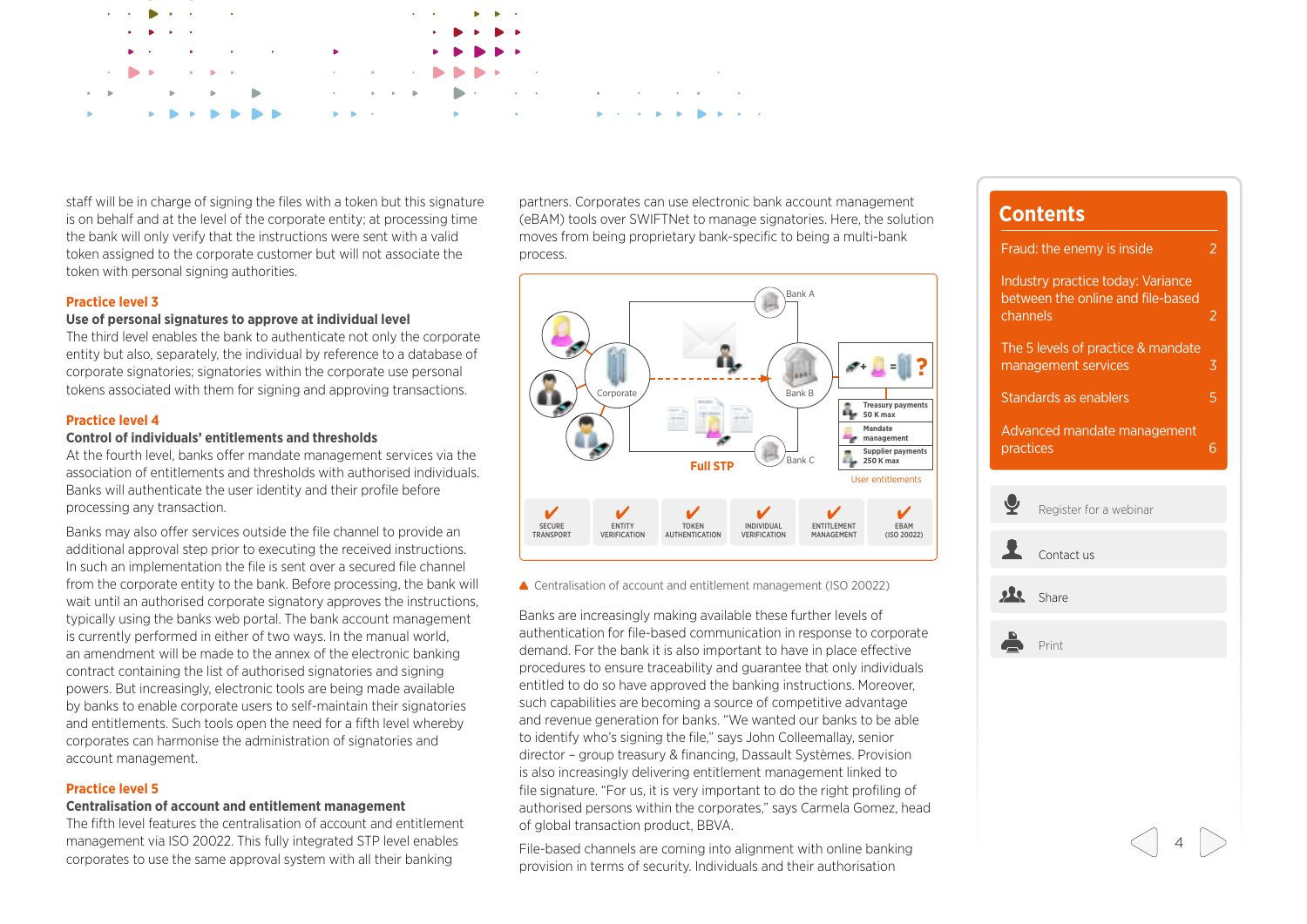<span id="page-4-0"></span>

thresholds are now factored into file-based authentication, and this enhancement of industry practice promises to deliver efficiencies including a probable reduction in the scope for fraud. The final, fifth level of authentication addresses another key issue: corporates must still handle multiple banking relationships.

### Standards as enablers



Like many critical financial management processes, identity and mandate management is most efficient when standards are used to support centralisation, rationalisation and simplification. SWIFT has traditionally played an essential role in enabling interoperability with a range of standards and solutions simplifying banking communications. SWIFT's internationally recognised standards help corporates to reduce costs and risk, increase funds visibility and improve automation. This facilitates regulatory compliance. Today the global adoption of SWIFTNet as a secure communication channel for corporates is increasing with more than 1000 corporates connected and communicating with their banking partners on behalf of approximately 40,000 legal entities, using standards such as corporate identifiers (BIC) FileAct (pain, camt, acmt) and FIN (MT).

In this context SWIFT has developed 3SKey, a multi-bank digital identity solution available to corporates, to enable multi-bank exchange of personal signatures using a single universal token, regardless of the channel used (SWIFTNet, web channels and domestic networks). Tom Durkin, global head of integrated channel solutions, Bank of America Merrill Lynch, says: "Our clients look at standardising their connectivity around 3SKey as an identity solution. They are also working with us on standardising their formats around one of the ISO formats. We're certainly looking at it for the eBAM (electronic bank account management) channel." A multi-bank personal signature enables corporate users to simplify their banking security while increasing the operational traceability. In addition, personal signatures enable banks to offer extended services such as mandate management solutions to externalise and strengthen the corporate authorisation workflows.

"Security is a major concern on the corporate side. We have enhanced our digital signing solution in the 60+ countries where HSBC offers Payments Services. Corporate customers can now monitor user entitlements online by using HSBCnet. We can check any amount against these user entitlements on any type of connectivity: SWIFTNet, Connect and HSBCnet."

Charles Dubarry, head of global direct channels and integration, HSBC

HSBC **XX** 

## **Contents** [Fraud: the enemy is inside](#page-1-0) 2 [Industry practice today: Variance](#page-1-0)  [between the online and file-based](#page-1-0)  [channels](#page-1-0) 2 [The 5 levels of practice & mandate](#page-2-0)  [management services](#page-2-0) 3 Standards as enablers **5** [Advanced mandate management](#page-5-0)  [practices](#page-5-0) 6  $\tilde{\bm{\delta}}$ [Register for a webinar](mailto:swiftforcorporates@swift.com?subject=mandate_management_webinar_registration) [Contact us](mailto:swiftforcorporates@swift.com?subject=mandate_management_know_more) **[Share](http://www.linkedin.com/groups?home=&gid=4351117&trk=anet_ug_hm)** Print

## Advanced mandate management practices

Dassault Systèmes implemented SWIFTNet and SWIFT's 3SKey multibank personal digital identity solution, launched at the end of 2010, to rationalise payments and banking relationships. Colleemallay says: